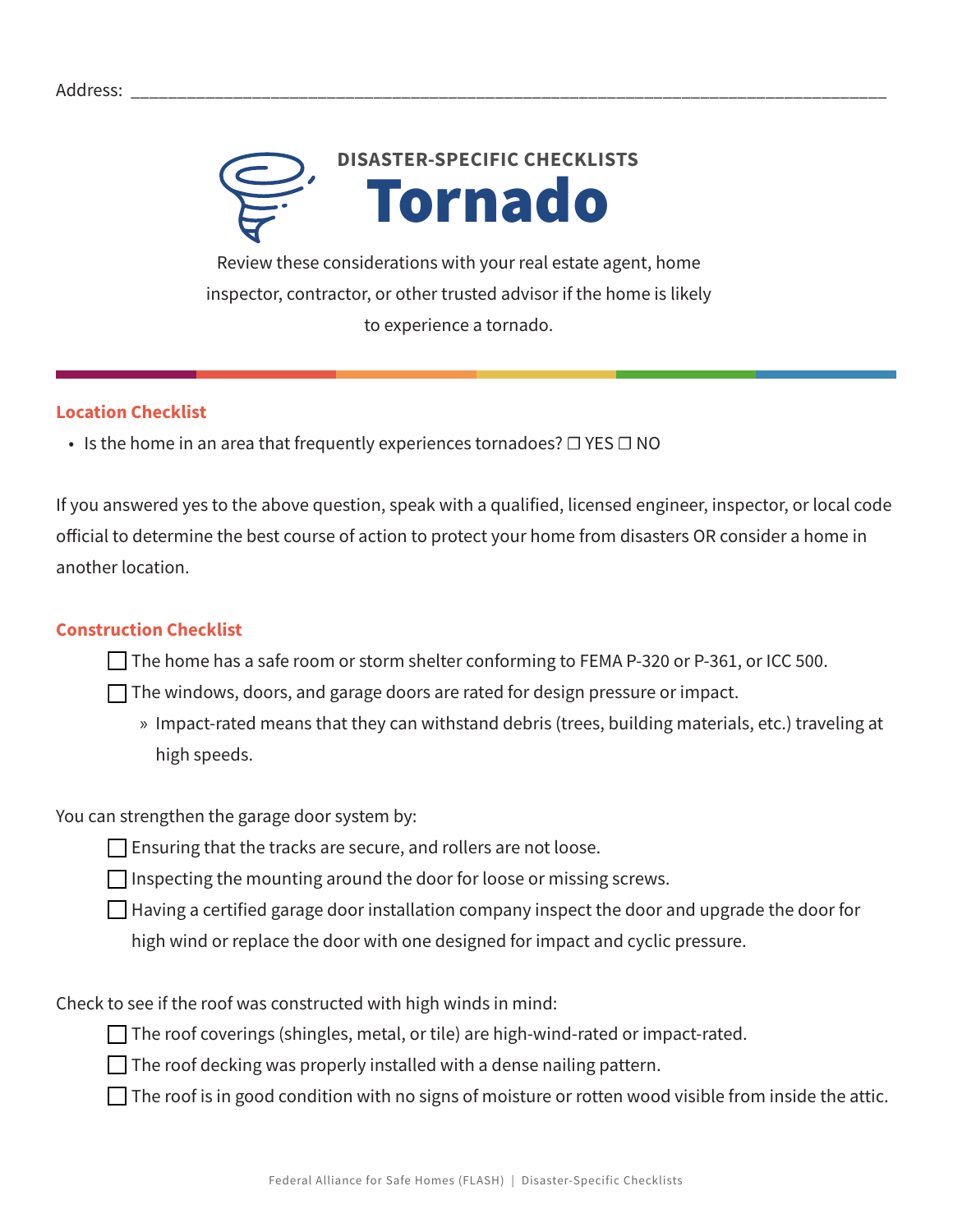$\Box$  A secondary water barrier was installed, such as an ice and water shield or a fully-adhered roof deck membrane.

 $\Box$  The roof is hip-style.

» Hip is more aerodynamic than a gable-style roof and better resists uplift from high wind.

 $\Box$  The attic ventilation openings (soffit vents, ridge vents, off-ridge vents, gable rake vents, turbines) are rated to withstand water intrusion in high winds.

 $\Box$  The soffits are in good condition. They are fastened to the home or to nailing strips at an appropriate interval.

 $\Box$  Porch and patio roofs are properly anchored and attached to the main structure.

- $\Box$  Porch columns are anchored.
	- » Improperly-anchored porch columns can cause building weakness and lead to failure when high winds lift them.

 $\Box$  The home components are connected and adequately tied together.

Check to see if the home components are connected and adequately tied together:

 $\Box$  The roof deck is adequately attached to the framing.

- » Check inside the attic and look for "shiners," or rows of nails that missed the framing. Shiners may indicate that the deck needs reinforcing with closed cell spray foam applied to the underside of the deck.
- $\Box$  The roof is connected to the wall with closely spaced metal connectors that are properly installed per the manufacturer's specifications.

 $\Box$  The walls are connected to the foundation using anchor bolts or other embedded anchors as opposed to "cut" nails.

Consider wall features and material types:

 $\Box$  Wall coverings can withstand high winds.

» Common residential wall coverings options include brick, fiber cement siding, stucco, vinyl, and wood.

 $\Box$  Finishes inside and out are solidly backed and installed over continuous concrete or concrete masonry substrate, which enhances structural integrity while reducing gaps, seams, and the potential for air infiltration.

» Using concrete systems can eliminate the need for separate sheathing and framing components, reduce complexity, and simplify the required labor.

 $\Box$  Ensure any masonry or concrete block walls are constructed with reinforced steel.

 $\Box$  Wood-frame construction has plywood or OSB sheathing to provide added wind resistance.